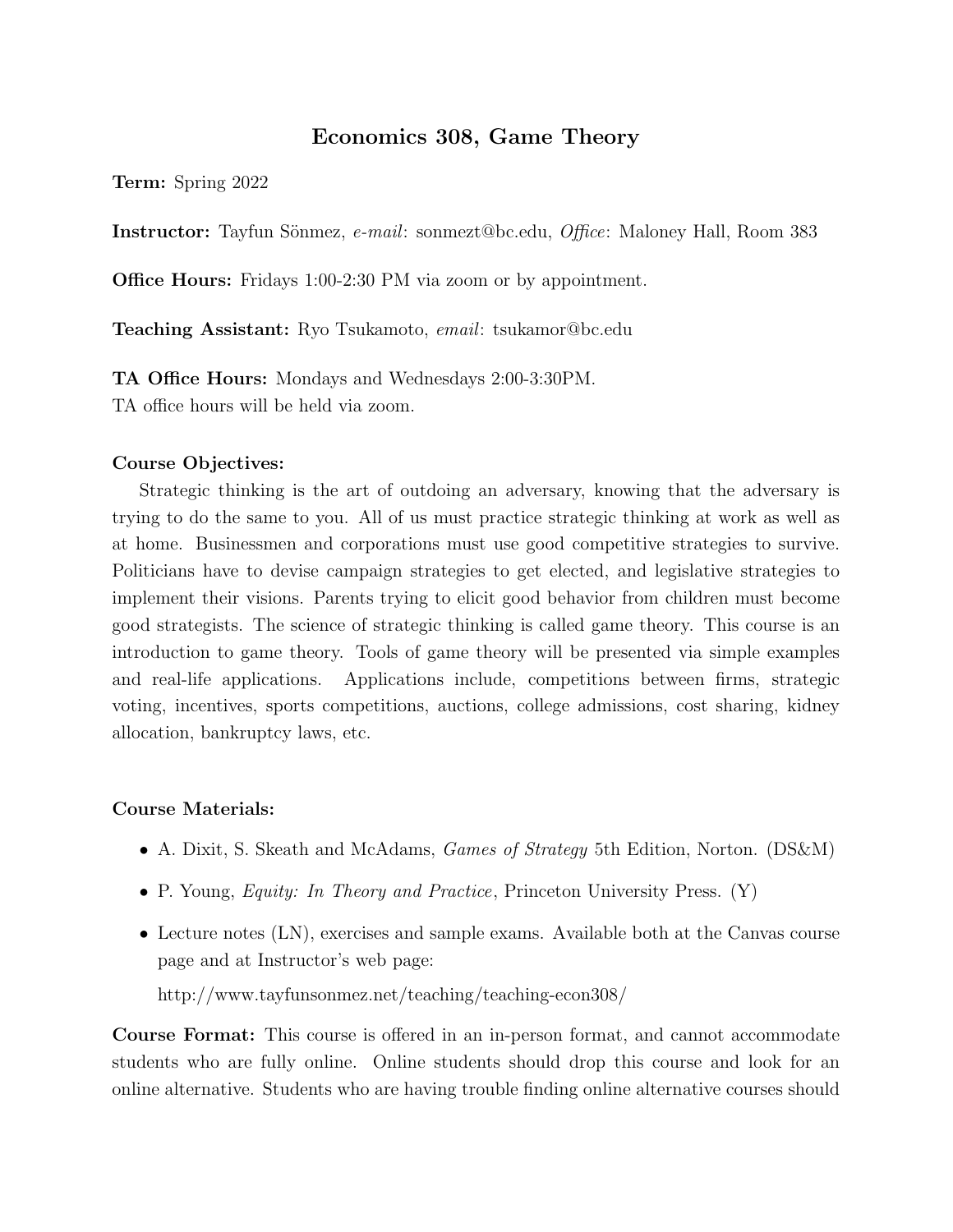contact their class dean.

Grades and Requirements: Students are expected to come to each class (to the extent Covid-19 related considerations allow), read the assigned material and solve the homework questions as scheduled.

Homework assignments: There will be four homework assignment sets. Answers to homework assignments will not be collected. However following each homework assignment there will be a quiz where at least one question will be similar to those in the homework. Solutions of the homework assignments will be distributed in class after the quiz.

Quizes: There will be 4 quizes each of which will be announced at least one week before the quiz. The worst quiz will be dropped and therefore quiz grades will be based on the best 3 quizes. Quizes will cover the material covered in class as well as questions solved in homework assignments.

*Grading:* Grades will be based on quizes  $(12\%)$ , two midterms  $(30\% \text{ and } 28\%)$ , and a final exam (30%). The dates for the two in-class midterms are , Tuesday March 1st and Tuesday April 5th. The final exam date/time set by the university is Friday, May 13th at 12:30 p.m. (We will only use the first 75 minutes of the allotted final exam time).

## Course Outline:

- Part 1: Strategy
	- Introduction to Strategy (DS&M Ch. 1, Ch. 2, LN)
	- Extensive Form Games (DS&M Ch. 3.1, LN)
	- Sequential Games and Backwards induction (DS&M Ch. 3.2-3.6, LN)
	- Simultaneous Games, Dominant and Dominated Strategies, Nash Equilibrium (DS&M Ch. 4, Ch. 5.1, LN)
	- Nash Equilibrium and Subgame Perfect Nash Equilibrium in Extensive Form Games (DS&M Ch. 6, LN)
	- Repeated Games (DS&M Ch. 10, LN)
	- Mixed Strategies (DS&M Ch. 7, LN)
	- Cooperation and Coordination (DS&M Ch. 11, LN)
	- Voting (DS&M Ch. 16, LN)
	- Incentives (DS&M Ch. 15, LN)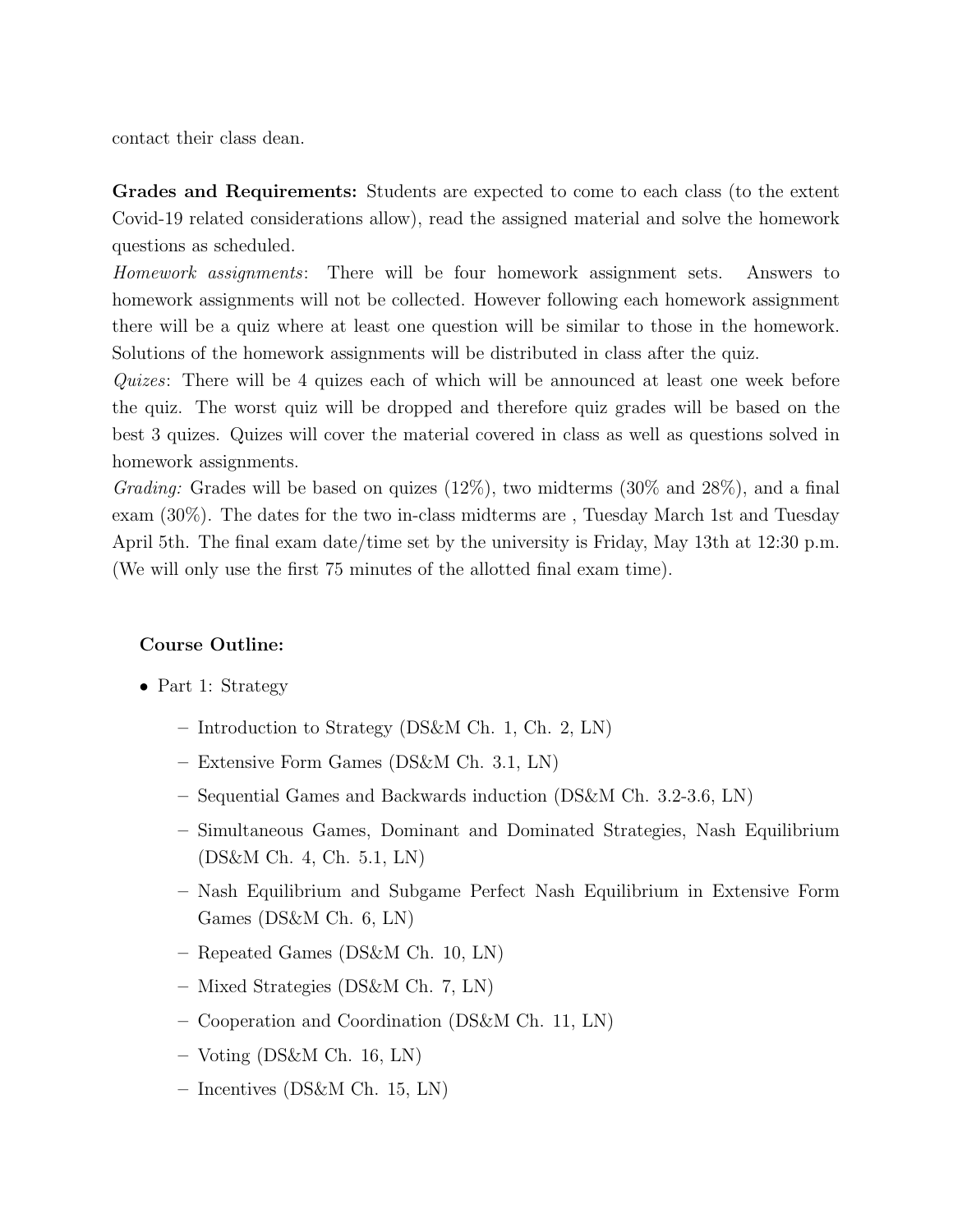- Part 2: Equity
	- Introduction to Equity (Y Ch. 1, LN)
	- Equity and Priority (Y Ch. 2, LN)
	- Apportionment (Y Ch. 3, LN)
	- Bankruptcy Problems (Y Ch. 4, LN)
	- Cost Sharing (Y Ch. 5, LN)

#### Statement on Academic Integrity from the College of Arts and Sciences:

The College [of Arts and Sciences] expects all students to adhere to the accepted norms of intellectual honesty in their academic work. Any forms of cheating, plagiarism, or dishonesty or collusion in another's dishonesty is a fundamental violation of these norms.

CHEATING is the use or attempted use of unauthorized aids in any exam or other academic exercise submitted for evaluation. This includes data falsification; the fabrication of data; deceitful alteration of collected data included in a report; copying from another student's work; unauthorized cooperation in doing assignments or during an examination; the use of purchased essays, term papers, or preparatory research for such papers; submission of the same written work in more than one course without prior written approval from the instructor(s) involved; and dishonesty in requests for either extensions or papers or make-up examinations.

PLAGIARISM is the deliberate act of taking the words, ideas, data, illustrative material, or statements of someone else, without full and proper acknowledgment, and presenting them as one's own.

COLLUSION is assisting or attempting to assist another student in an act of academic dishonesty.

As part of your scholarly development, you must learn how to work cooperatively in a community of scholars and fruitfully utilize the work of others without violating the norms of intellectual honesty. You have a responsibility to learn the parameters of collaboration and the proper forms for quoting, summarizing and paraphrasing.

Faculty members who detect any form of academic dishonesty have the responsibility to take appropriate action. The faculty member also has the responsibility to report the incident and penalty to the Department Chairperson and the appropriate Class Dean. The report will remain in your student file until you graduate.

If the gravity of the offense seems to warrant it or if the faculty member prefers that another academic authority decide the matter, he or she may refer the case to a Dean. In addition, if the student is unwilling to accept the faculty member's decision, he or she may choose to have the matter adjudicated either by an Associate Dean or by an Administrative Board. The section of the